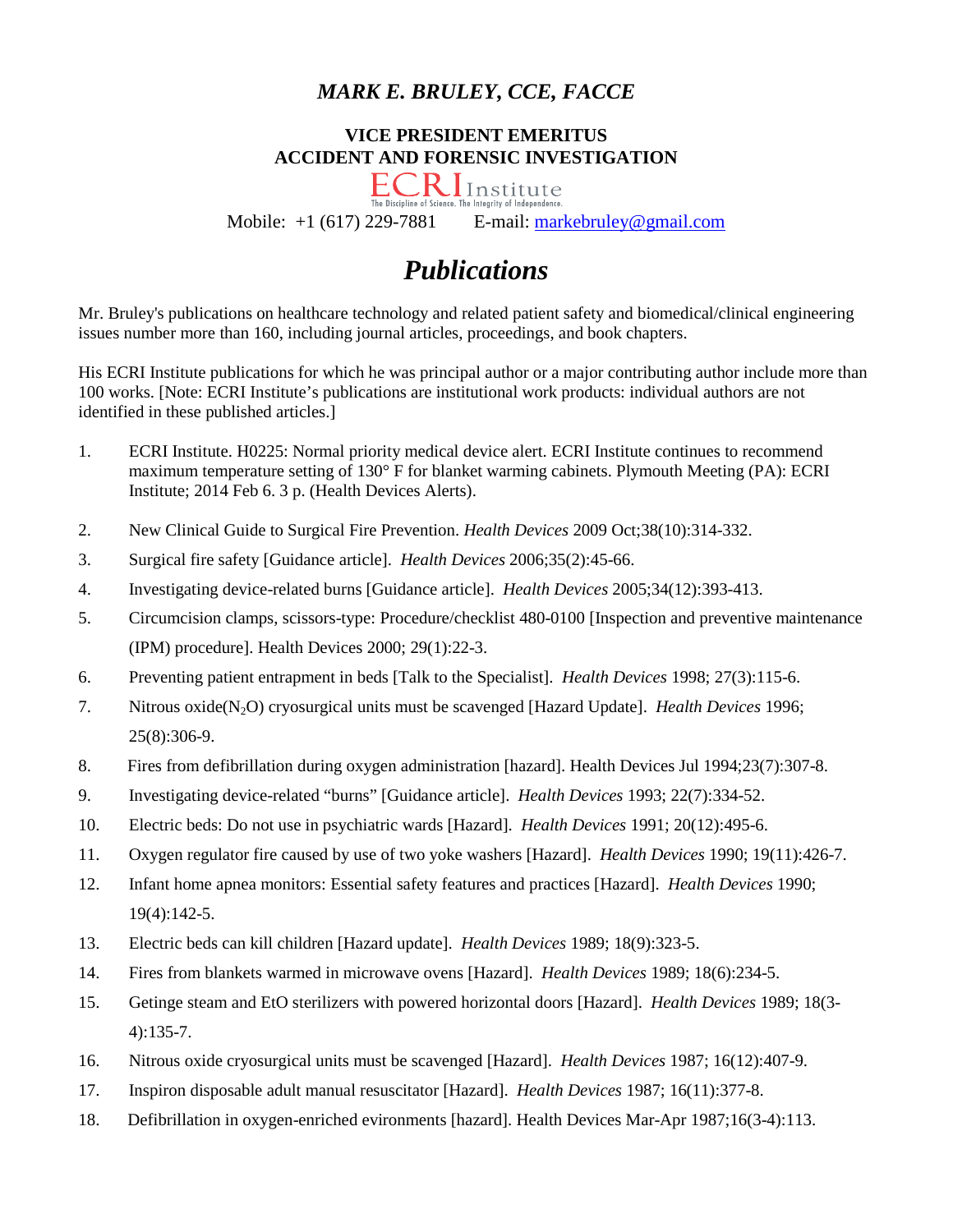- 19. Electric beds can kill children [Hazard]. *Health Devices* 1987; 16(3-4):109-110.
- 20. Hall Surgairtome pneumatic drills [Hazard]. *Health Devices* 1986; 15(12):338.
- 21. Amsco cart washers [Hazard]. *Health Devices* 1986; 15(12):335.
- 22. Should hospitals repair cryosurgical units? *Health Devices* 1986; 15(12):332.
- 23. Ambulance fires: A hazard of heavy use. *Health Devices* 1986; 15(12):327.
- 24. Amedco electric hospital beds, Models 3, 4, 2102, 2103, 2104, and 6830 [Hazard]. *Health Devices* 1986; 15(11):317.
- 25. Air embolism from (Haemonetics Cell Saver III) autotransfusion units [Hazard]. *Health Devices* 1986; 15(7):210.
- 26. OR fires: Preventing them and putting them out. *Health Devices* 1986; 15(5):132.
- 27. Surgical lights [User Experience Network]. *Health Devices* 1986; 15(1):23.
- 28. Inspiron disposable volume ventilator breathing circuits catalog no. 003282 [Hazard]. *Health Devices* 1983; 12(12):319-20.
- 29. Electric beds and the pediatric patient [Hazard]. *Health Devices* 1983; 12(8):203-7.
- 30. Electric beds in pediatric areas [Update]. *Health Devices Alerts* 1983 Apr 22.
- 31. Inappropriate use of oxygen to inflate or power medical devices [Hazard]. *Health Devices* 1982; 12(2):54-5.
- 32. Pneumatic tourniquets used for regional anesthesia [Hazard]. *Health Devices* 1982; 12(2):48-9.
- 33. Electric beds in pediatric areas. *Health Devices* 1982; 11(11):302.
- 34. Polyurethane foam pads banned in Boston ECRI asks: Where's the fire? *Health Devices* 1982; 11(10):263*ff*.
- 35. OR fires don't need flammable anesthetics [Poster]. *Health Devices* 1982; 11(7):207.
- 36. OR fires: Preventing them and putting them out. *Health Devices* 1982; 11(7):207.
- 37. Foster reversible orthopedic bed [Hazard]. *Health Devices* 1982; 11(3-4):118-9.
- 38. Case study: An accident involving a washer-sterilizer. [Incident reporting and investigation] *Hospital Risk Control* 1982 Jun:A-8.2.
- 39. Defibrillator paddles on MRL Porta-Pak 80 and Model 450SL defibrillator/monitors [Hazard]. *Health Devices* 1981; 11(1):70-1.
- 40. Accidental skin injury: Recognition and prevention. [Incident reporting and investigation]. *Hospital Risk Control* 1981 Nov:B-9.4.
- 41. Accidental skin injury: Incident investigation and questionnaire. [Incident reporting and investigation]. *Hosp Risk Control* 1981 Nov:A-81.
- 42. Deseret Angiocath catalog no. 2878 [Hazard]. *Health Devices* 1981; 10(12):298.
- 43. Specialty beds require special attention. [Special clinical services]. *Hospital Risk Control* 1981 Sep:B-8.2
- 44. IVAC Models 530 and 531 infusion pumps [Hazard]. *Health Devices* 1981; 10(11):279.
- 45. American V. Mueller coagulation forceps [Hazard]. *Health Devices* 1981; 10(10):256.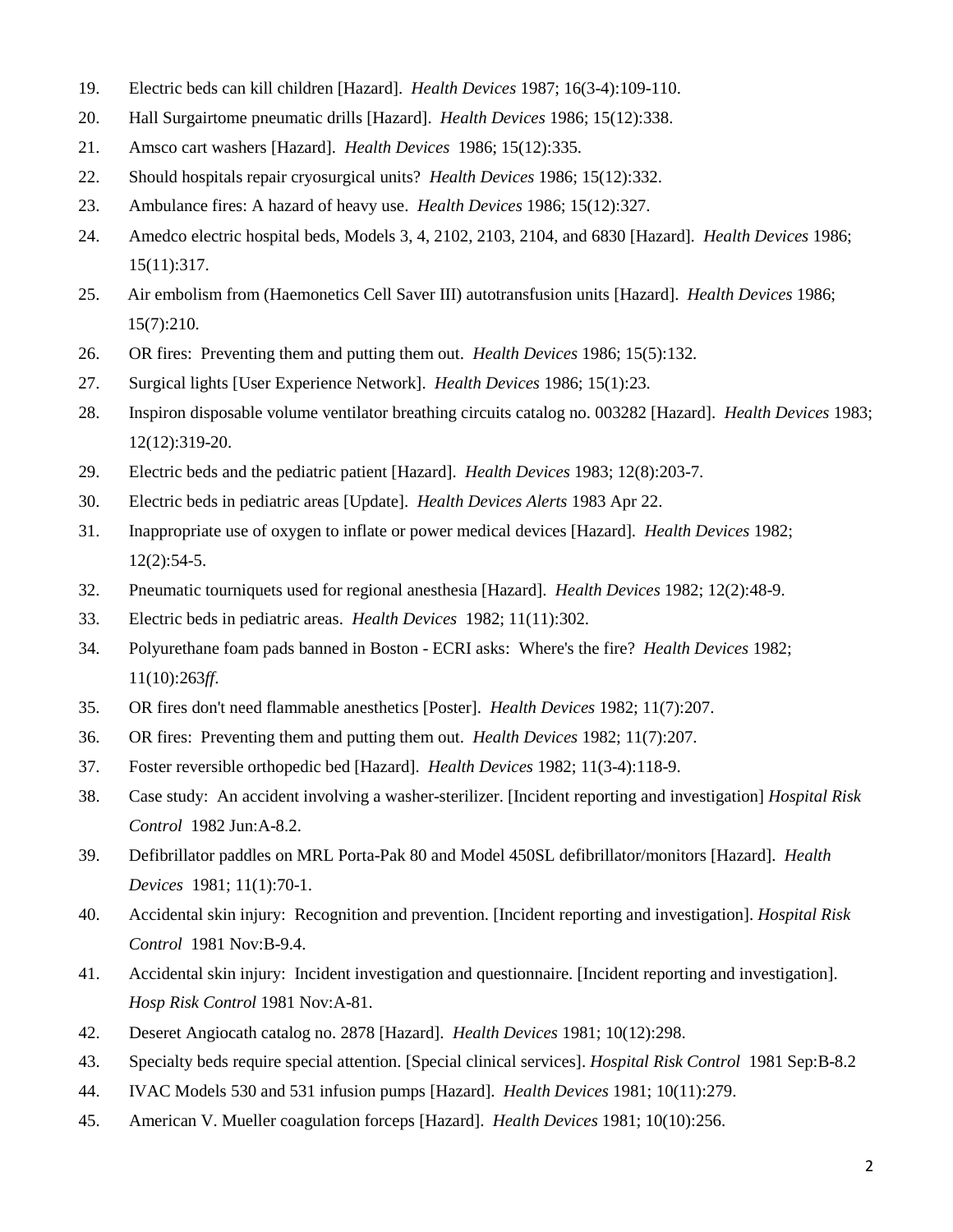- 46. Waterloo Model CBB-2 cardiac boards [Update]. *Health Devices* 1981; 10(10):246.
- 47. Waterloo Model CBB-2 cardiac boards [Hazard]. *Health Devices* 1981; 10(9):224.
- 48. Clinitron flotation therapy beds [Hazard]. *Health Devices* 1981; 10(8):200.
- 49. Ohio Hope II resuscitators [Hazard]. *Health Devices* 1981; 10(8):199-200.
- 50. Inflating surgical pneumatic tourniquets. *Health Devices* 1981; 10(8):197.
- 51. Sarns sternal saw [Hazard]. *Health Devices* 1981; 10(6-7):175.
- 52. Roto-Rest Mark I Kinetic treatment tables [Hazard]. *Health Devices* 1981; 10(6-7):171-2.
- 53. NDM ECG monitoring cables used on Stat Scope monitors [Hazard]. *Health Devices* 1981; 10(6-7):173-4.
- 54. Datascope Model 692 defibrillator paddles [Hazard]. *Health Devices* 1981; 10(6-7):171-2.
- 55. Diatek electronic thermometer probe covers [Hazard]. *Health Devices* 1981; 10(5):127.
- 56. Fenwal blood warmers [Hazard]. *Health Devices* 1981; 10(4):100.
- 57. Air embolism during angiographic injection [Hazard]. *Health Devices* 1981; 10(3):126.
- 58. Misuse of Aerway disposable nebulizer cups [Hazard]. *Health Devices* 1981; 10(3):76.
- 59. Borg-Warner Model 66 birthing bed [Hazard]. *Health Devices* 1981; 10(3):73-4.
- 60. X-ray detectable surgical sponges [Hazard]. *Health Devices* 1980; 10(2):52.
- 61. Weck and MPI pregelled disposable electrosurgical dispersive electrodes [Update]. *Health Devices* 1980; 10(2):51.
- 62. Stryker CircleBed and Wedge Turning Frame [Hazard]. *Health Devices* 1980; 10(1):27.
- 63. Weck and MPI pregelled disposable electrosurgical dispersive electrodes [Hazard]. *Health Devices* 1980; 10(1):25-6.
- 64. Help prevent skin injury [Poster]. *Health Devices* 1980; 9(12):313.
- 65. Skin injury in the OR and elsewhere [Hazard]. *Health Devices* 1980; 9(12):312-7.
- 66. AMI and Medi-Pak paddle pads [Hazard]. *Health Devices* 1980; 9(10-11):292.
- 67. Concept Accu-Temp disposable cautery units [Hazard]. *Health Devices* 1980; 9(10-11):291.
- 68. Inspecting electric beds in special care areas. *Health Devices* 1980; 9(10-11):283.
- 69. Bourns Bear I adult volume ventilators [Hazard]. *Health Devices* 1980; 9(9):244.
- 70. Cavitron radiant warmers, IW-10 series [Hazard]. *Health Devices* 1980; 9(8):212.
- 71. Babybird ventilators and Airbird resuscitators [Hazard]. *Health Devices* 1980; 9(8):211-2.
- 72. Inspiron disposable one-way valves [Hazard]. *Health Devices* 1980; 9(8):210-1.
- 73. Air Shields drainage system; operator error and misuse [Hazard]. *Health Devices* 1980; 9(7):188.
- 74. Siphon has cylinders and cryosurgical units [Hazard]. *Health Devices* 1980; 9(7):187.
- 75. Cobe Centry 2 hemodialysis machine [Hazard]. *Health Devices* 1980;9(7):186.
- 76. Nitrous oxide exhausted from cryosurgical units [Update]. *Health Devices* 1980; 9(7):180.
- 77. Cameron-Miller bipolar laparoscopy forceps, Models 80-7527 and 80-7545 [Hazard]. *Health Devices* 1980; 9(6):164.
- 78. Medtronic Model 6705 bipolar pacemaker catheter [Hazard]. *Health Devices* 1980; 9(6):163-4.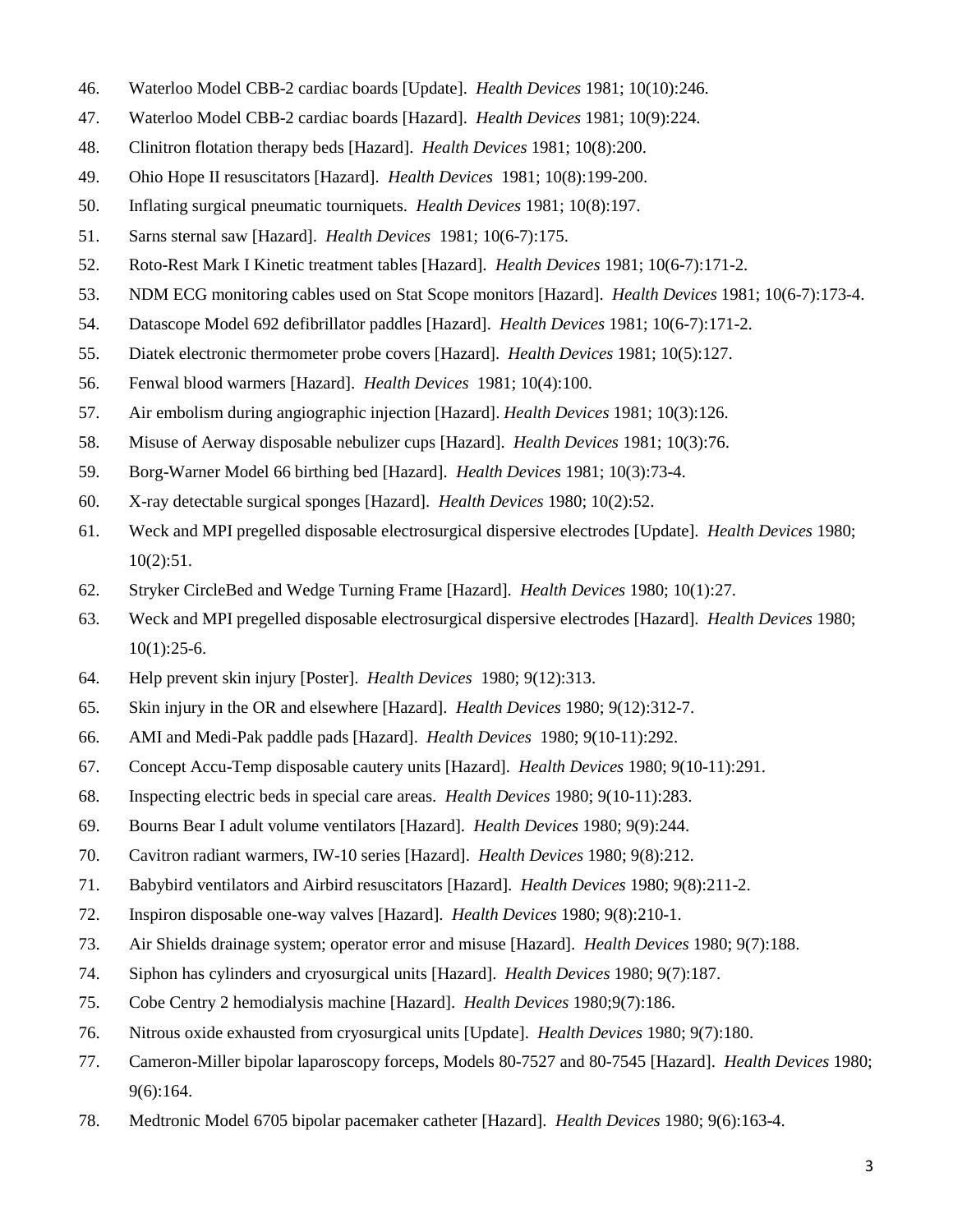- 79. Datascope Model M/D3 defibrillator/monitor [Hazard]. *Health Devices* 1980; 9(6):162.
- 80. MRL Models MD520, MDR521, and MDR520 ECG monitors [Hazard]. *Health Devices* 1980; 9(4-5):131.
- 81. Fires during surgery of the head and neck area [Hazard]. *Health Devices* 1979; 9(2):50-2.
- 82. Misuse of Ohio non-immersion heaters [Hazard]. *Health Devices* 1979; 9(1):23.
- 83. Gendron wheeled stretchers [Hazard]. *Health Devices* 1979; 9(1):22.
- 84. Nitrous oxide exhausted from cryosurgical units [Update]. *Health Devices* 1979; 9(1):9.
- 85. Nitrous oxide exhausted from cryosurgical units [Hazard]. *Health Devices* 1979; 8(12):293-4.
- 86. Carrom electric beds [Hazard]. *Health Devices* 1979; 8(10-11):257.
- 87. Stryker wheeled stretchers [Hazard]. *Health Devices* 1979; 8(4):97.
- 88. Electric heating pads in hospitals. *Health Devices* 1978; 8(2):40.
- 89. Water mattresses on electric beds. *Health Devices* 1978; 7(11):290.
- 90. EMT traction splint [Update]. *Health Devices* 1978; 7(10):260.
- 91. Falls from beds. *Health Devices* 1978; 7(6-7):166-7.
- 92. Electrical safety of electric beds. *Health Devices* 1978; 7(6-7):152-3.
- 93. Electric beds [Evaluation]. *Health Devices* 1978; 7(6-7):147-72.
- 94. Borg-Warner hospital beds [Hazard]. *Health Devices* 1978; 7(5):144.
- 95. Electric blankets in hospitals. *Health Devices* 1978; 7(3):90.
- 96. Anti-shock trousers may support life [Poster]. *Health Devices* 1977; 6(10-11):275.
- 97. Anti-shock trousers [Evaluation]. *Health Devices* 1977; 6(10-11):265-77.
- 98. Emergency traction splints [Evaluation]. *Health Devices* 1977; 6(8):184-94.
- 99. Defibrillation on a water mattress. *Health Devices* 1977; 6(5):122.
- 100. Orthopedic litters [Evaluation]. *Health Devices* 1976; 5(10):239-45.

### *[For the following ECRI Institute publications Mr. Bruley was one of the major*

### *contributing authors (limited to 1990-present.]*

- 101. Alternate-Site Burns from Improperly Seated or Damaged Electrosurgical Pencil Active Electrodes. Health Devices 2012 Oct; 41(10):334. See also: Health Devices Alerts 2012 Sep 11; Accession No. H0177.
- 102. ECRI Institute. Retained foreign objects: it's not the robot's fault. Plymouth Meeting (PA): ECRI Institute PSO; 2012 May 31. 3 p. (Patient Safety E-lerts).
- 103. Internal wire breakage in reusable electrosurgical active electrode cables may cause sparking and surgical fires [hazard]. *Health Devices* 2009 (Jul); 38(7): 228-9.
- 104. ECRI Institute revises its recommendations for temperature limits on blanket warmers [hazard update]. *Health Devices* 2009 (Jul); 38(7): 228-9.
- 105. Using the wrong size surgical stapler cartridge can injure patients [hazard]. Health Devices 2009 Apr; 38(4): 120-30.
- 106. High-speed surgical drills may overheat and cause burns. *Health Devices* 2008 July;37(7):213-215.
- 107. Limiting temperature settings on blanket and solution warming cabinets can prevent patient burns. *Health*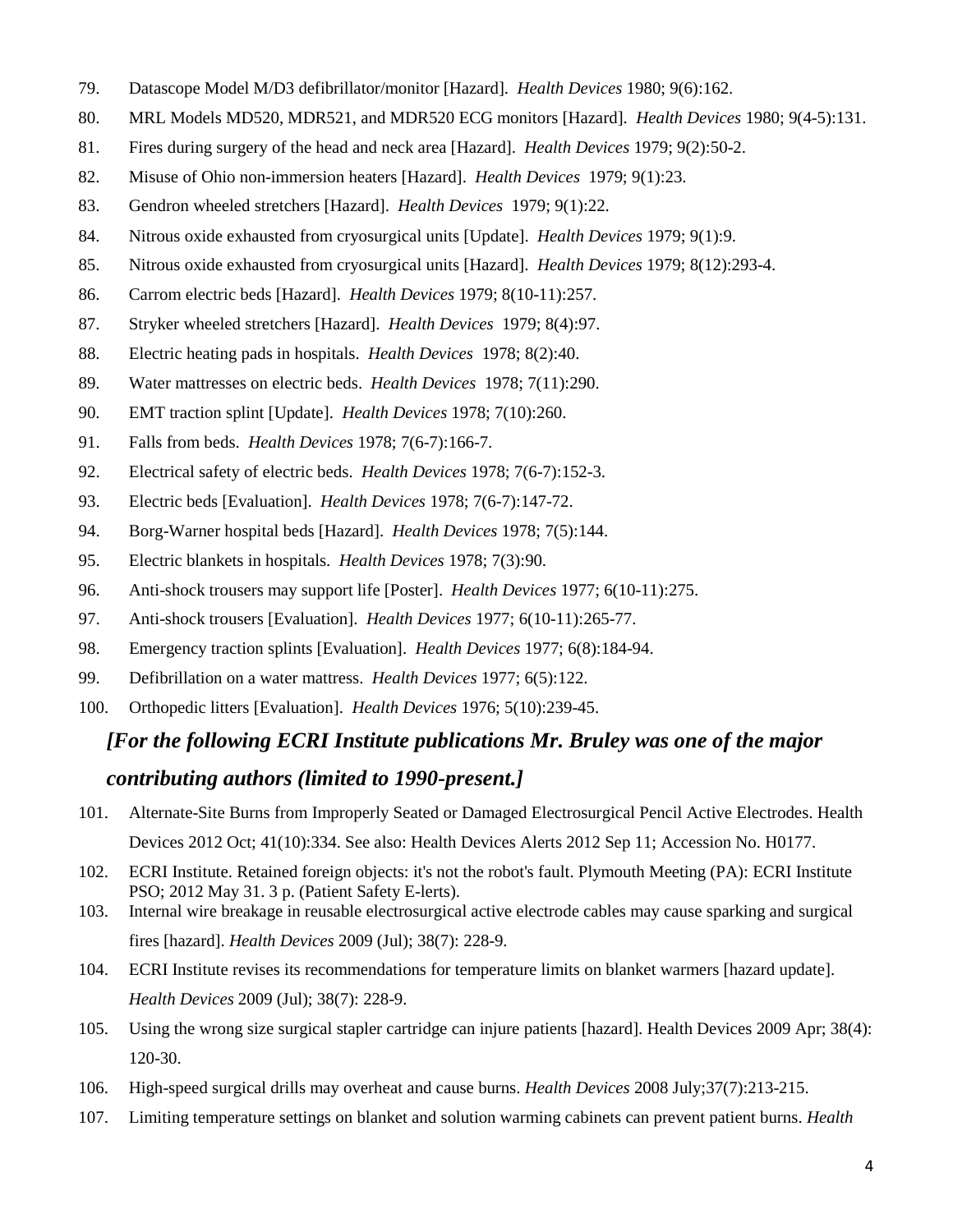*Devices* 2005 May;34(5):168-171.

- 108. Limiting temperature settings on blanket and solution warming cabinets can prevent patient burns. *Health Devices* 2005 May;34(5):168-171.
- 109. Preventing burns and fires caused by high-powered light sources [hazard report]. Health Devices 2005 Sep;34(9):325-6.
- 110. A clinician's guide to surgical fires: how they occur, how to prevent them, how to put them out [guidance article]. *Health Devices* 2003; 32(1):5-24.
- 111. Before a surgical stapler fails [guidance article]. *Health Devices* 2001;30(9-10):370-371.
- 112. Trocars: New data on safety and selection [Guidance update]. *Health Devices* 2000;29(2-3):67-71.
- 113. Alternate-site burns from improperly seated electrosurgical pencil active electrodes [hazard] *Health Devices* 2000 Jan;29(1):24-7.
- 114. Fire blankets in the OR? [talk to the specialist]. *Health Devices* 1999;28(11):469.
- 115. Surgical fire hazards of alcohol [talk to the specialist]. *Health Devices* 1999;28(7):286.
- 116. Routine inspection needed for scissors-type circumcision clamps [Hazard]. *Health Devices* 1999; 28(3):115- 6.
- 117. Sparking from and ignition of damaged electrosurgical electrode cables [hazard report]. *Health Devices* 1998;27(8):301-3.
- 118. Fire hazard created by the misuse of DuraPrep solution [hazard report]. *Health Devices* 1998;27(11):400-2.
- 119. Trocars: Safety and Selection [Guidance article]. *Health Devices* 1998;27(11):376-399.
- 120. Medical device problem reporting for the betterment of healthcare. *Health Devices* 1998;27(8):277-292.
- 121. Lesions and shocks during iontophoresis [hazard]. *Health Devices* Mar 1997;26(3):123-5.
- 122. Incompatibility of different brands of Gomco-Type circumcision clamps [Hazard]. *Health Devices* 1997; 26(2):76-7.
- 123. Electrosurgical airway fires still a hot topic [Hazard Update]. *Health Devices* 1996; 25(7):260-2.
- 124. Selecting fire extinguishers for the operating room [talk to the specialist]. *Health Devices* 1996;25(7):261, 263.
- 125. Modified testing procedure for manual resuscitators to minimize the risk of barotrauma resulting from a malfunctioning exhalation valve [hazard report]. *Health Devices* 1995;24(11):476-7.
- 126. Fiberoptic illumination systems and the risk of burns or fire during endoscopic procedures. *Health Devices* 1995;24(11):457-9.
- 127. Amputations with use of adult-size scissors-type circumcision clamps on infants [Hazard]. *Health Devices* 1995; 24(7):286-7.
- 128. Fires from oxygen use during head and neck surgery [hazard report]. *Health Devices* 1995;24(4):155-7.
- 129. Final Report: Medical Device Reporting Under the SMDA: A Guide for Healthcare Facilities and Manufacturers. Plymouth Meeting (PA): ECRI; 1996.
- 130. Damaged Allied Healthcare Products Gomco circumcision clamp. Health Devices 1993 Mar; 22(3):154-5.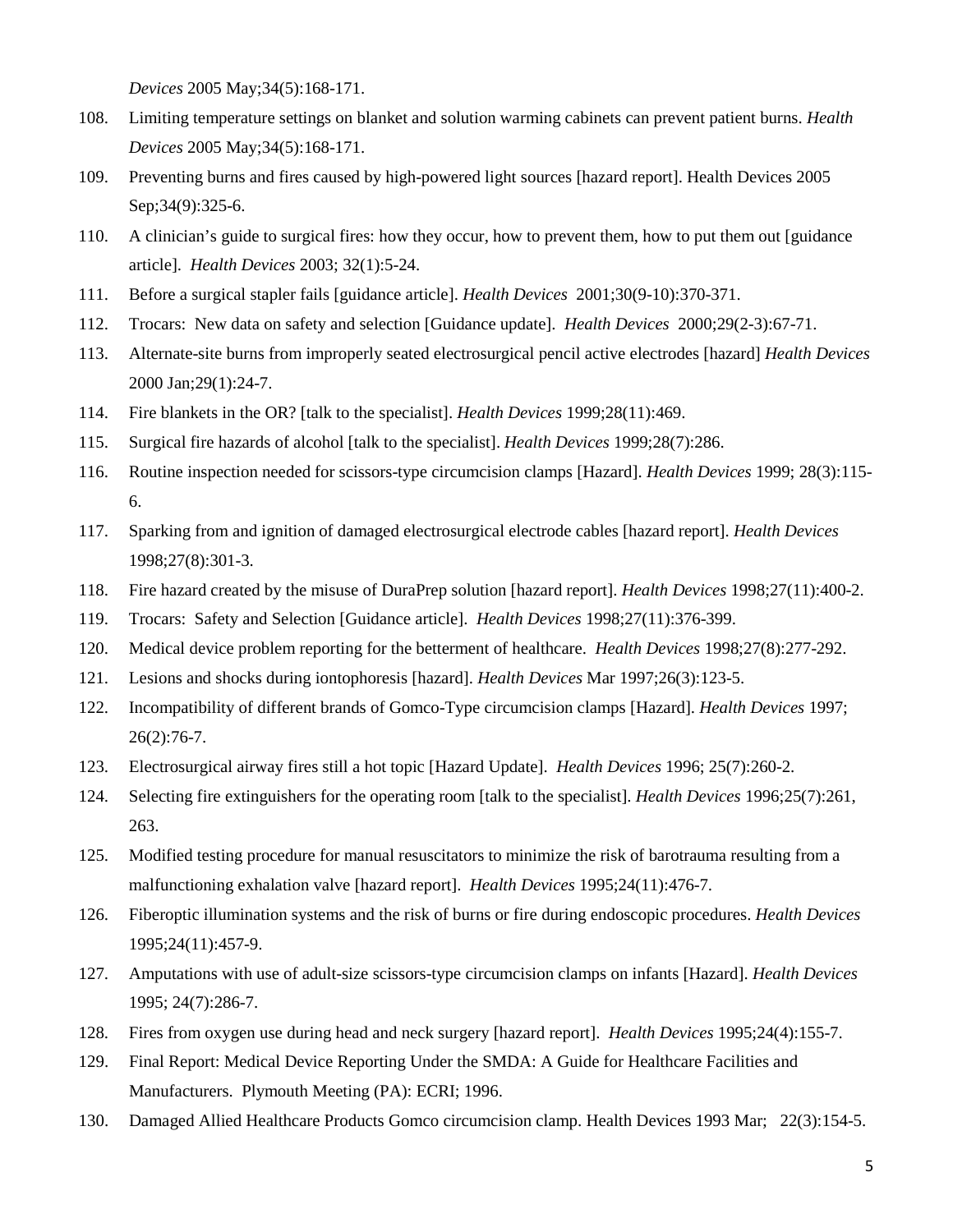- 131. The patient is on fire! A surgical fires primer [Guidance article]. *Health Devices* 1992; 21(1):19-34.
- 132. Special Report: Medical Device Reporting Under the SMDA: A Guide for Healthcare Facilities. Plymouth Meeting (PA): ECRI; 1991.
- 133. Electric beds [Evaluation]. *Health Devices* 1986 Nov;15(11):299-318.

## *Articles, Proceedings, and Book Chapters in Other Publications*

- 134. Bruley ME. Challenges in Preventing Electrical, Thermal, and Radiation Injuries. In: Sanchez JA, Barach P, Johnson JK, Jacobs, JP, editors. Surgical patient care: Improving safety, quality and value. Section III: Perioperative Quality and Patient Safety, Chapter 31. New York: Springer Science+Business Media; 2017. Abstract available from Internet: https://rd.springer.com/chapter/10.1007/978-3-319-44010-1\_31.
- 135. Robert C. Bosack RC, Bruley ME, VanCleave AM, et al. Patient fire during dental care: A case report and call for safety. J Amer Dental Assoc 2016 (in press).
- 136. Conner RL, Bruley ME, Lavanchy C, Horvath GM. Clinical Issues: Blanket warming cabinet temperature settings. AORN J 2014 Aug;100(2): 218-222. [cited 13 August 2014.] Available from Internet: [http://www.aornjournal.org/article/S0001-2092\(14\)00541-9/fulltext#sec4.](http://www.aornjournal.org/article/S0001-2092(14)00541-9/fulltext#sec4)
- 137. Stoelting RK, Feldman JM, Cowles CE, Bruley ME. Surgical fire injuries continue to occur—prevention may require more cautious use of oxygen. APSF Newsletter 2012; 26:41–43. [cited 2013 Sep 14]. Available from Internet: [http://www.apsf.org/newsletters/html/2012/winter/01\\_firesafety.htm.](http://www.apsf.org/newsletters/html/2012/winter/01_firesafety.htm)
- 138. Clarke JR, Bruley ME. Surgical fires: Trends associated with prevention efforts. Pennsylvania Patient Safety Advisory 2012 Dec; 9(2): 130-5. [cited 2012 Dec 12]. Available from Internet: [http://patientsafety.pa.gov/ADVISORIES/Pages/201212\\_130.aspx.](http://patientsafety.pa.gov/ADVISORIES/Pages/201212_130.aspx)
- 139. Anesthesia Patient Safety Foundation. Prevention and Management of Operating Room Fires. DVD video. Prod. ECRI Institute for the Anesthesia Patient Safety Foundation. 2010. [cited 2010 April 9]. Available from Internet: [http://www.apsf.org/resources\\_video.php.](http://www.apsf.org/resources_video.php) 18 min.
- 140. Henriksen K, Oppenheimer C, Leape LL, Hamilton K, Bates DW, Sheridan S,Bruley ME, Gaba DM, Wears RL, Schyve PM. Envisioning Patient Safety in the Year 2025: Eight Perspectives. In: Henriksen K, Battles JB, Keyes MA, Grady ML, editors. Advances in patient safety: New directions and alternative approaches. Vol. 1, Assessment. AHRQ Publication No. 08-0034-1. Rockville, MD: Agency for Healthcare Research and Quality; August 2008. [cited 2008 Sep 25]. Available from Internet: [http://www.ahrq.gov/downloads/pub/advances2/vol1/Advances-Henriksen\\_104.pdf.](http://www.ahrq.gov/downloads/pub/advances2/vol1/Advances-Henriksen_104.pdf)
- 141. Bruley ME. Head and neck surgical fires. In: Eisele DW, Smith RV eds. *Complications of Head and Neck Surgery, 2nd Edition.* Philadelphia: Mosby (an imprint of Elsevier), 2009.
- 142. Bruley ME. Forensic engineering analysis of medical device accidents. J Nat Acad Forensic Engineers 2007 Jun;24(1):23-47.
- 143. Braun JA, Kessler L, Bruley M. FDA bed safety guidance: mitigating risk. Nur Homes/Long Term Mgmt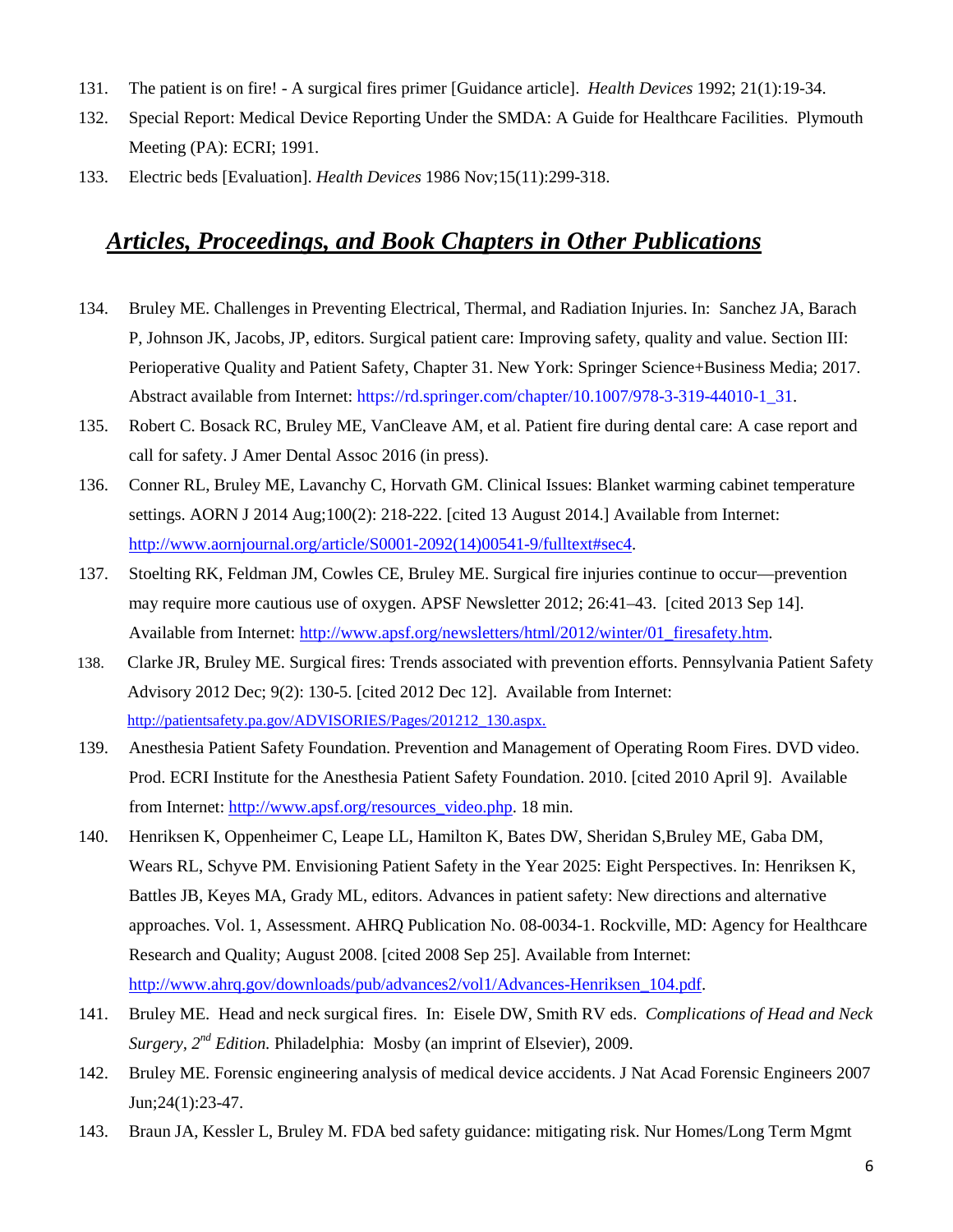2006 May;55(5):36-41. ). [cited 2008 Jun 18]. Available from Internet:

[http://www.ltlmagazine.com/ME2/dirmod.asp?sid=&nm=&type=Publishing&mod=Publications%3A%3AA](http://www.ltlmagazine.com/ME2/dirmod.asp?sid=&nm=&type=Publishing&mod=Publications%3A%3AArticle&mid=8F3A7027421841978F18BE895F87F791&tier=4&id=1C37D01BC6EA4D0DA1B35F09FB7F0026) [rticle&mid=8F3A7027421841978F18BE895F87F791&tier=4&id=1C37D01BC6EA4D0DA1B35F09FB7F](http://www.ltlmagazine.com/ME2/dirmod.asp?sid=&nm=&type=Publishing&mod=Publications%3A%3AArticle&mid=8F3A7027421841978F18BE895F87F791&tier=4&id=1C37D01BC6EA4D0DA1B35F09FB7F0026) [0026.](http://www.ltlmagazine.com/ME2/dirmod.asp?sid=&nm=&type=Publishing&mod=Publications%3A%3AArticle&mid=8F3A7027421841978F18BE895F87F791&tier=4&id=1C37D01BC6EA4D0DA1B35F09FB7F0026)

- 144. Braun JA, Bruley M. Preventing fires caused by hospital beds. Nur Homes/Long Term Mgmt 2006 August;55(8). [cited 2008 Jun 18]. Available from Internet: [http://www.ltlmagazine.com/ME2/dirmod.asp?sid=&nm=&type=Publishing&mod=Publications%3A%3AA](http://www.ltlmagazine.com/ME2/dirmod.asp?sid=&nm=&type=Publishing&mod=Publications%3A%3AArticle&mid=8F3A7027421841978F18BE895F87F791&tier=4&id=E673F4C4D3A94D86B353D90C16C45FD9) [rticle&mid=8F3A7027421841978F18BE895F87F791&tier=4&id=E673F4C4D3A94D86B353D90C16C45](http://www.ltlmagazine.com/ME2/dirmod.asp?sid=&nm=&type=Publishing&mod=Publications%3A%3AArticle&mid=8F3A7027421841978F18BE895F87F791&tier=4&id=E673F4C4D3A94D86B353D90C16C45FD9) [FD9.](http://www.ltlmagazine.com/ME2/dirmod.asp?sid=&nm=&type=Publishing&mod=Publications%3A%3AArticle&mid=8F3A7027421841978F18BE895F87F791&tier=4&id=E673F4C4D3A94D86B353D90C16C45FD9)
- 145. Bruley, M. Koch, FA. Medical Device Accidents: Nursing and Clinical Engineering Roles During a Collaborative Investigation. *Biomed Instr & Tech*. 2005 39:4 (Healthcare Technology Horizons, suppl): 61- 64.
- 146. Nemeth CP, Cook RI, Crowley J, Ragan M, Battles J, Smithson K, Bruley M. Above Board: Issues in medical accident investigation and analysis. In: Proceedings of the *Human Factors and Ergonomics Society 49th Annual Meeting*. Orlando, FL: Human Factors and Ergonomics Society, 2005 (Sep).
- 147. Bruley ME, Coates VH. Medical device regulatory and technology assessment agencies. In : Dyro JF, ed. *Clinical engineering handbook*. Burlington: Elsevier Academic Press; 2004.
- 148. Bruley, ME. Reporting Medical Device Hazards To Third Parties: Mandatory Versus Voluntary Programs. In: IEEE. Proceedings of the Twelfth Annual International Conference of the IEEE Engineering in Medicine and Biology Society. Philadelphia: Institute for Electrical and Electronics Engineers, 1990 Nov:1952-1953. ISBN: 0-87942-559-8.
- 149. Bruley ME. Surgical fires: perioperative communication is essential to prevent this rare but devastating complication. *Qual Saf Health Care* 2004;13(6):467–471. [cited 14 Oct 2014.] Avaiable from Internet: [http://www.ncbi.nlm.nih.gov/pmc/articles/PMC1743921/pdf/v013p00467.pdf.](http://www.ncbi.nlm.nih.gov/pmc/articles/PMC1743921/pdf/v013p00467.pdf)
- 150. Bruley ME, de Richemond AL. Supplemental oxygen versus latent alcohol vapors as surgical fire precursors [letter]. *Anes Analg* 2002;95: 1459.
- 151. de Richemond AL, Bruley ME. Use of supplemental oxygen during surgery is not risk free. *Anesthesiology* 2000; 93(2):583-4.
- 152. Bruley ME, Coates VH. Regulatory and assessment agencies. In : Bronzino JD, ed. *The biomedical engineering handbook (3rd ed.)*. Boca Raton: CRC Press, 2006.
- 153. Bruley ME, Coates VH. Regulatory and assessment agencies. In : Bronzino JD, ed. *The biomedical engineering handbook (2nd ed.)*. Boca Raton: CRC Press, 2000.
- 154. Bruley ME, Coates VH. Regulatory and assessment agencies. In : Bronzino JD, ed. *The biomedical engineering handbook*. Boca Raton: CRC Press, 1995.
- 155. Bruley ME. The Brooklyn hospital fire and the Quality System Regulation {letter}. *Biomed Instr Tech* 1998: (May/Jun): 234.